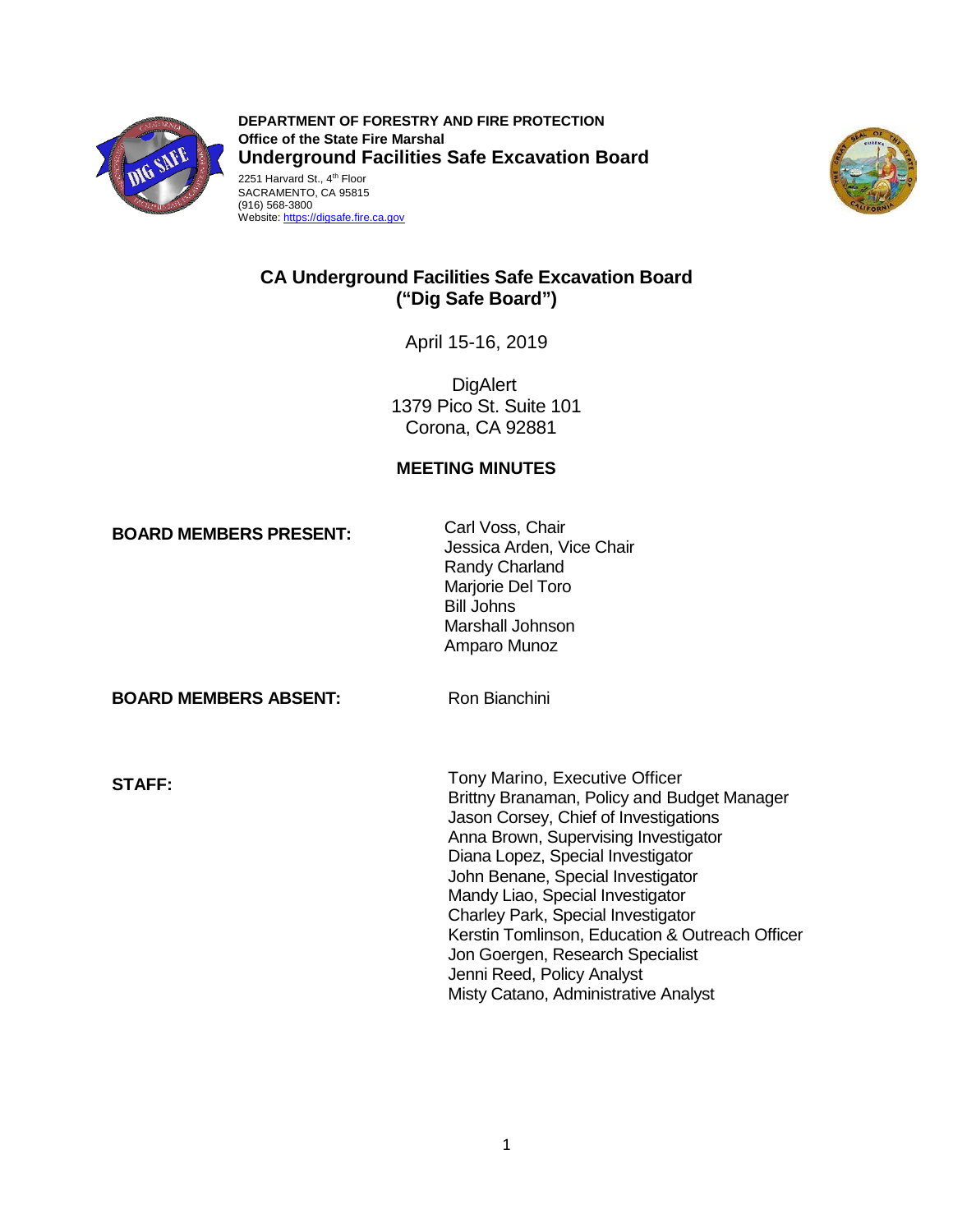April 15, 2019 10:00 a.m.

\_\_\_\_\_\_\_\_\_\_\_\_\_\_\_\_\_\_\_\_\_\_\_\_\_\_\_\_\_\_\_\_\_\_\_\_\_\_\_\_\_\_\_\_\_\_\_\_\_\_\_\_\_\_\_\_\_\_\_\_\_\_\_\_\_\_\_\_\_\_

**DigAlert** 1379 Pico St. Suite 101 Corona, CA 92881

## **OPEN SESSION**

Chair Voss called the meeting to order at 10:00 a.m.

## **Agenda Item No. 1: Executive Officer's Report**

Executive Officer Tony Marino provided an update on the current recruitment process for the following open staff positions: Associate Government Program Analyst (AGPA), Operations Manager, and Attorney.

Member Arden arrived at 10:04 a.m.

Chief of Investigations Jason Corsey introduced newly hired Special Investigator Charley Park and gave background information about his experience.

 Mr. Marino discussed AB 434, website accessibility standards, and staff work bringing the Board's website into compliance. He discussed the status of the Dig Safe Board's vehicles, Builders Exchange (SRBX) Expo, the California Regional Common Ground Alliance (CARCGA) mock strike, and the Office of the State Fire Marshal (OSFM) Pipeline Safety Conference. Mr. Marino also discussed wildfire safe excavation guidelines created by staff, Board (CSLB) and the California Occupational Safety and Health Administration (OSHA). and several upcoming Board outreach opportunities including: the Sacramento Regional and posted on the Board's website along with the websites of the California State License

Chair Voss asked for comments from the Board. There were none.

Chair Voss asked for comments from the public. There were none.

# **Agenda Item No. 2: Board Member Public Engagement Reports**

Chair Voss asked for Board Member engagement reports. There were none.

Chair Voss asked for comments from the public. There were none.

# **Agenda Item No. 3: Discussion on Fee Implementation**

 Administrative Analyst Misty Catano presented a report on the implementation of the Dig Safe Board fee charged to members of California's two regional notification (one call) stakeholders since the fee went into effect on February 1, 2019 regarding their confusion and frustration with the invoices provided by the one call centers on behalf of the Board. She reviewed the most common questions staff received regarding prior notification about centers. Mrs. Catano discussed the high volume of calls staff has received from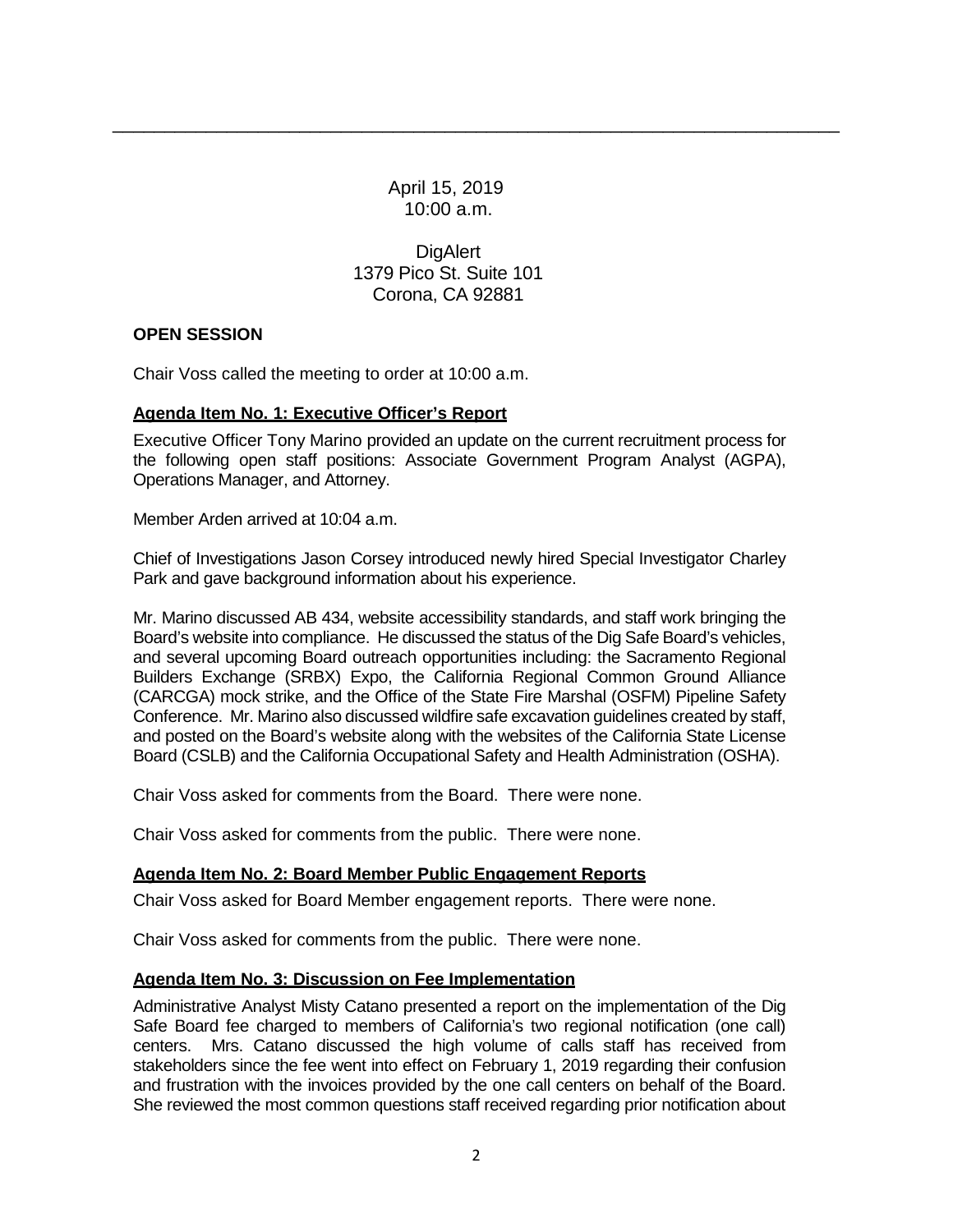the fee, vital information missing from the invoices, and billing schedules. Mrs. Catano asked the Board to provide direction on how to improve invoices to clear up confusion among stakeholders.

 A representative from DigAlert, discussed the corrected information included on the invoices sent out on April 1, 2019. She discussed the issue of collecting contact information from her members, and that DigAlert sends annual requests to members about updating contact information.

Chair Voss asked for comments from the Board.

Member Johnson asked about DigAlert's credit statement and how it is being sent to members.

Mrs. Catano discussed the confusion she encountered surrounding the credit statement from members who pay their invoice in full.

 Member Charland asked about the 5% late payment penalty and whether the Board has started enforcing the penalty.

 Mrs. Catano told the Board that while the 5% penalty was part of the regulation, it is not currently being added to the invoice.

Member Charland asked if it were possible to hold off on the penalty until members get used to paying the fee.

 developed with CAL FIRE's accounting department. Executive Officer Tony Marino told the Board the penalty process is currently being

Member Munoz asked about getting updated one call center member information and then moving forward with the penalty once more current information is received.

A representative from USA North 811 discussed his center's goals to get updated member contact information and shape files.

Member Del Toro asked about the method the one call centers use to send out the fee invoices to their members.

 The USA North 811 representative told the Board his members receive an invoice via email or standard mail.

Member Johnson asked when the 5% late payment penalty will take effect.

Mr. Marino discussed the fee regulation, and told the Board the penalty is based on the invoice due date.

Member Johnson asked whether the Board could do its own invoicing moving forward.

Mr. Marino discussed the decision not to duplicate billing, and the reasons why state regulatory boards have other entities bill the regulated public.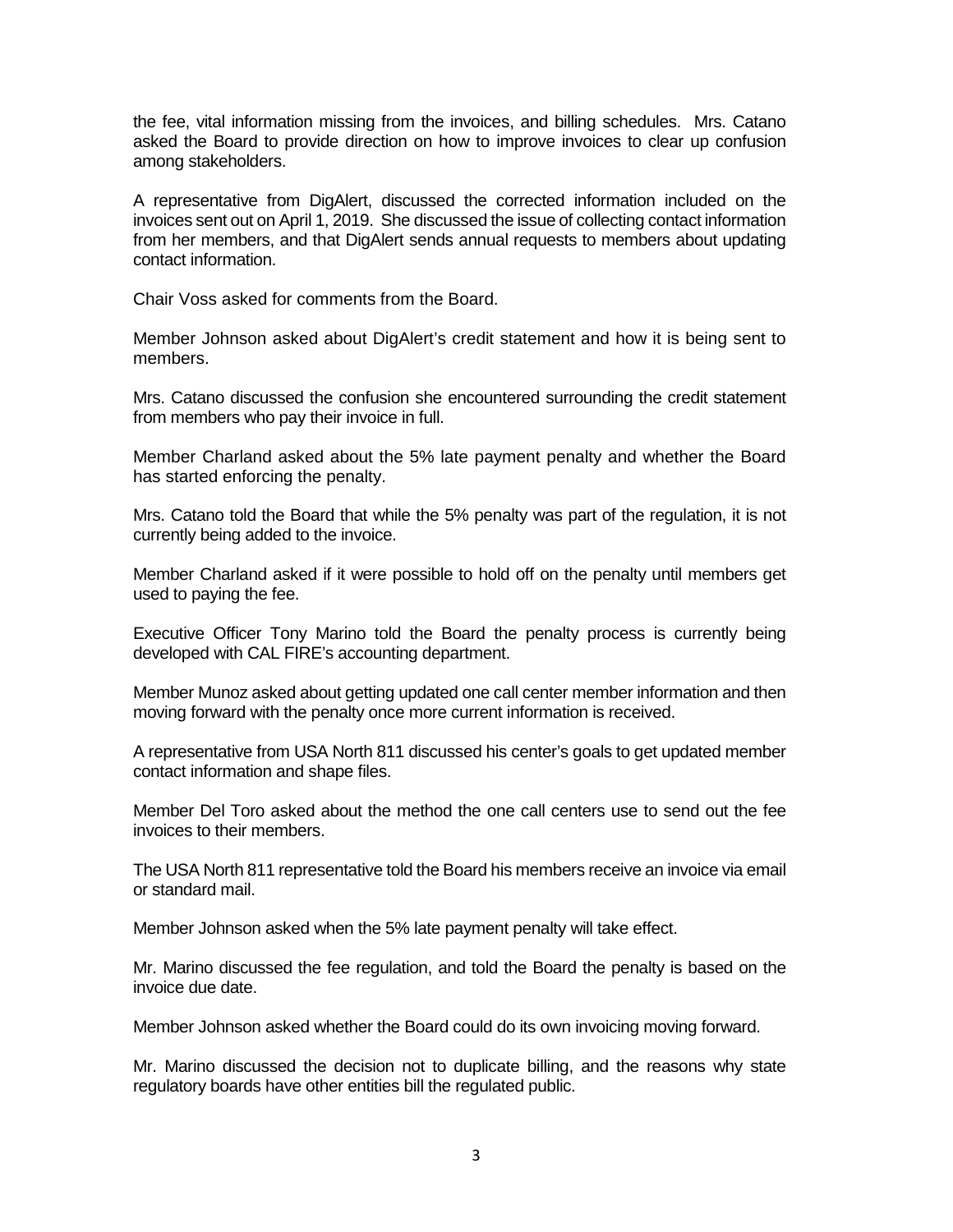Member Johns asked about the potential for finding other sources of funding to support the **Board** 

 Mr. Marino discussed the statutory reason for the one call center member fee, and the opportunity for the Board to use other funding sources, like grants.

Member Del Toro asked for clarification about when the one call center members would begin paying the 5% late payment penalty.

 Mr. Marino discussed the issue of ensuring the penalty is equal for all fee payers, and making sure the circumstances are reviewed before any decisions are made regarding the penalty fee.

Member Charland asked the one call centers about their new membership registration process, and whether it included an explanation about the Dig Safe Board fee.

The representative from USA North 811 told the Board his center's new membership packet did not contain any information about the Dig Safe Board.

 provide information about the Dig Safe Board, but do not specifically address the fee. The representative from DigAlert told the Board her center's new membership packets

Chair Voss asked for comments from the public.

A representative from Torrance Logistics Company raised concern over being charged for remarks, and asked whether excavators could be held responsible for remark requests.

The representative from USA North 811 discussed his Board's upcoming meeting on May 1, 2019, and told the Board the meeting would include a discussion on billing members and what should be considered chargeable.

A representative from Pacific Gas & Electric (PG&E) raised concern over dissuading the public from renewing tickets.

Chair Voss asked for additional comments from the Board. There were none.

Chair Voss asked for additional comments from the public. There were none.

(Meeting recessed at 11:05 a.m. and resumed at 11:24 a.m.)

#### **Agenda Item No. 4: Discussion on Implementation of AB 1914**

 Policy Analyst, Jenni Reed presented a report on the implementation of AB 1914, providing background information on the Assembly Bill and discussing the online survey being used to gather stakeholder input on this issue. Mrs. Reed also discussed proposed draft regulation language.

 Member Johnson discussed the AB 1914 committee's desire to get as many survey responses as possible from stakeholders to ensure the draft regulation language promotes safety and fairness among excavators and operators.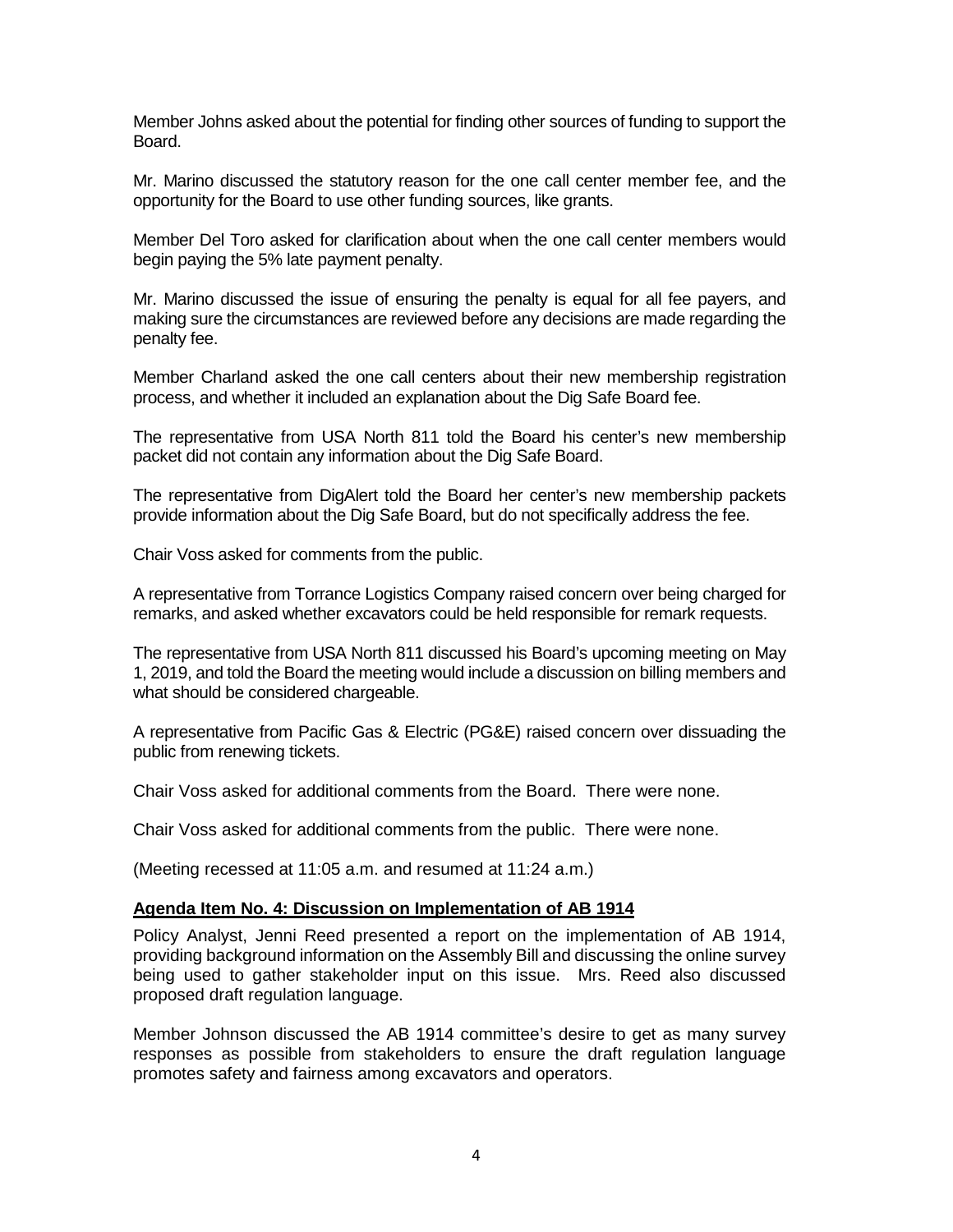Chair Voss asked for comments from the Board.

 Member Charland voiced concern over locators and contract locators being asked to discussed the need for an agreement between the excavator and the operator. speak about facility materials. He discussed the tools at a locator's disposal and why they are not qualified to speak about facility materials. Member Charland also

 Member Johns voiced concern over the Board being too prescriptive about the type of power tool that can be used, and discussed the importance of training.

 excavators check a box, never hear from the operator, and use the tool because they Member Munoz discussed the current process with vacuum excavation where are not told they cannot use it.

 Member Johnson told the Board just checking a box is not enough, and discussed the importance of the excavator and operator communicating and coming to a mutual agreement.

Chair Voss asked for comments from the public.

 A representative from the Los Angeles Department of Water and Power (LADWP) asked the Board to allow the legal use of the clay spade, and discussed his department's current process for using the tool.

 excavators to use to determine when the use of power tools is appropriate for locating A representative from PG&E asked the Board to consider creating a decision tree for an underground facility.

 requirement for excavators to have a dig plan. He also raised concern over the contact person with the authority to discuss the dig plan. A representative from Shell Pipeline discussed the company's onsite meeting information on tickets called in by dispatch centers and how it is difficult to reach the

(Meeting recessed at 12:09 p.m. and resumed at 1:41 p.m.)

A representative from PG&E discussed the importance of training.

 A representative from Southern California Gas Company (SoCalGas) expressed the company's support for the use of the clay spade with guidelines and qualifiers for use. He also voiced the company's support for training.

A representative from the Southern California Contractors Association (SCCA) discussed training for contractors. He asked if operators would be training the contractor, or whether the Board would create a training program.

 Stakeholders and the Board discussed the different training requirements for operators under Federal Pipeline Safety Regulations Part 192 and 195. They also discussed OSHA requirements, operator training programs, private training programs, and the possibility of partnering with CSLB to provide training to excavators.

 Executive Officer Tony Marino discussed the federal pipeline safety regulations and OSHA requirements regarding the Board's implementation of AB 1914, and asked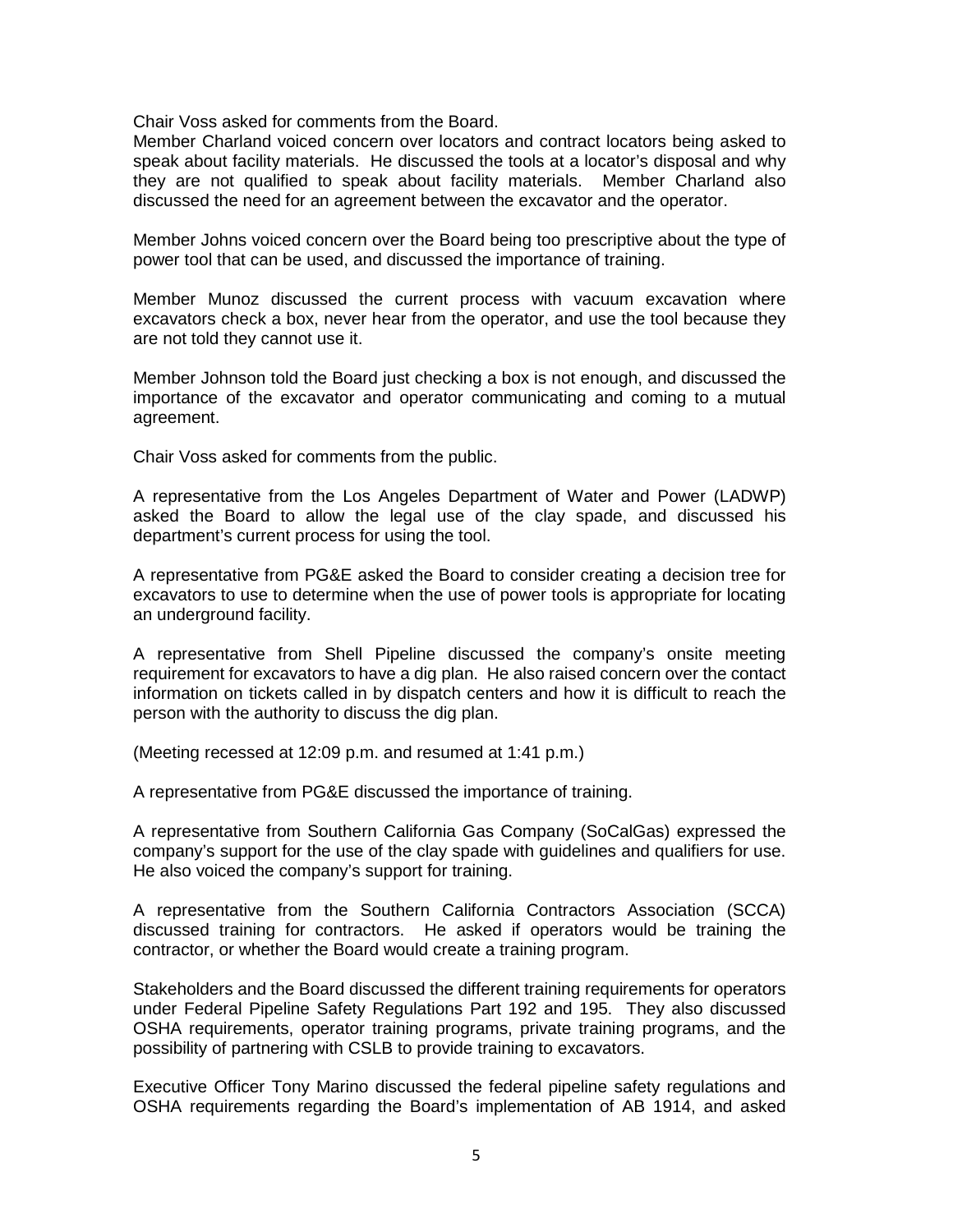operators to provide examples of their power tool use procedures to the Board. Stakeholders and the Board discussed the current process for the use of vacuum trucks to locate underground facilities, how the operators are notified of vacuum truck requests, and the mutual agreement process.

 the Board's responsibility to determine the tools appropriate to use prior to locating a subsurface installation, what the mechanism should be to determine when those tools Mr. Marino reminded the Board of the regulation development timeline and discussed should be used, and how accountability should be considered.

Member Munoz discussed the importance of having qualified individuals coming to mutual agreements.

Chair Voss asked for additional comments from the Board. There were none.

Chair Voss asked for additional comments from the public. There were none.

(Meeting recessed at 3:02 p.m. and resumed at 3:23 p.m.)

## **Agenda Item No. 5: Discussion on Investigations**

 Chief of Investigations Jason Corsey presented a report on investigations, providing background on the hiring and training process, the start of preliminary investigations and some of the insights drawn from those investigations, and a proposal to initiate official investigations focusing on "no ticket" and "no response" cases.

Chair Voss asked for comments from the Board.

Board members asked Chief Corsey about the investigations process, including who investigators will be communicating with about these cases, how investigators obtain the contact information of the parties involved, and whether the Board would receive reports on investigative findings.

Chief Corsey discussed the preliminary investigation process with the Board, including how investigators are working with the one call center to obtain contact information.

Board members asked Chief Corsey about investigating no response tickets.

 Chief Corsey told the Board about the process of determining the most severe no responses and how that correlates to future penalties.

Chair Voss asked for comments from the public.

 A representative from USA North 811 requested that the Board and operators to keep statistics of no ticket cases that can be used in the future for education.

 A representative from SoCalGas requested that the Board track statistics about homeowners that can be used in the future.

Chair Voss asked for additional comments from the Board. There were none.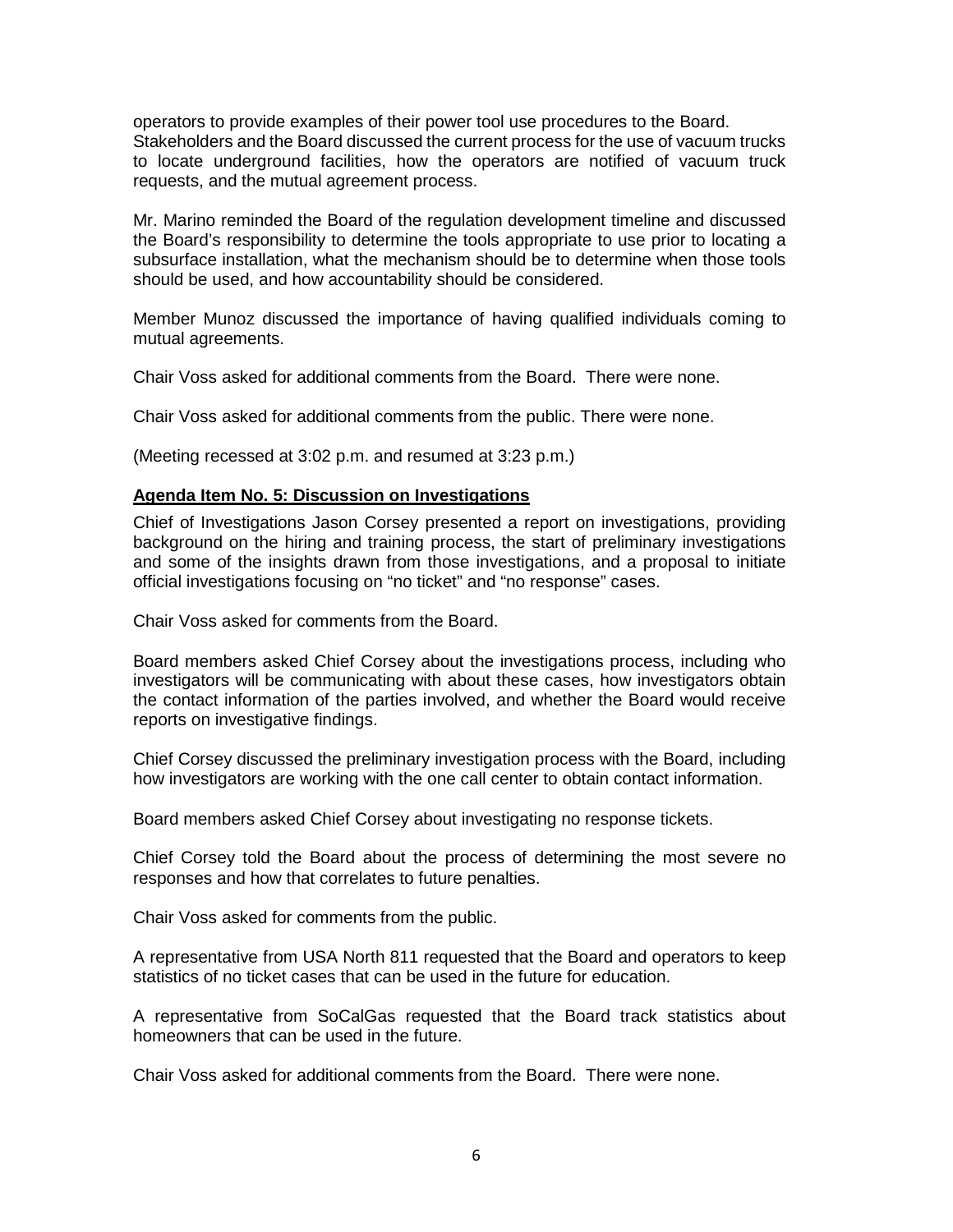# Chair Voss asked for additional comments from the public. There were none. **Other Business**

None.

# **Public Comment**

Chair Voss asked for comments from the public. There were none.

# **Adjournment**

Meeting adjourned at 4:30 p.m.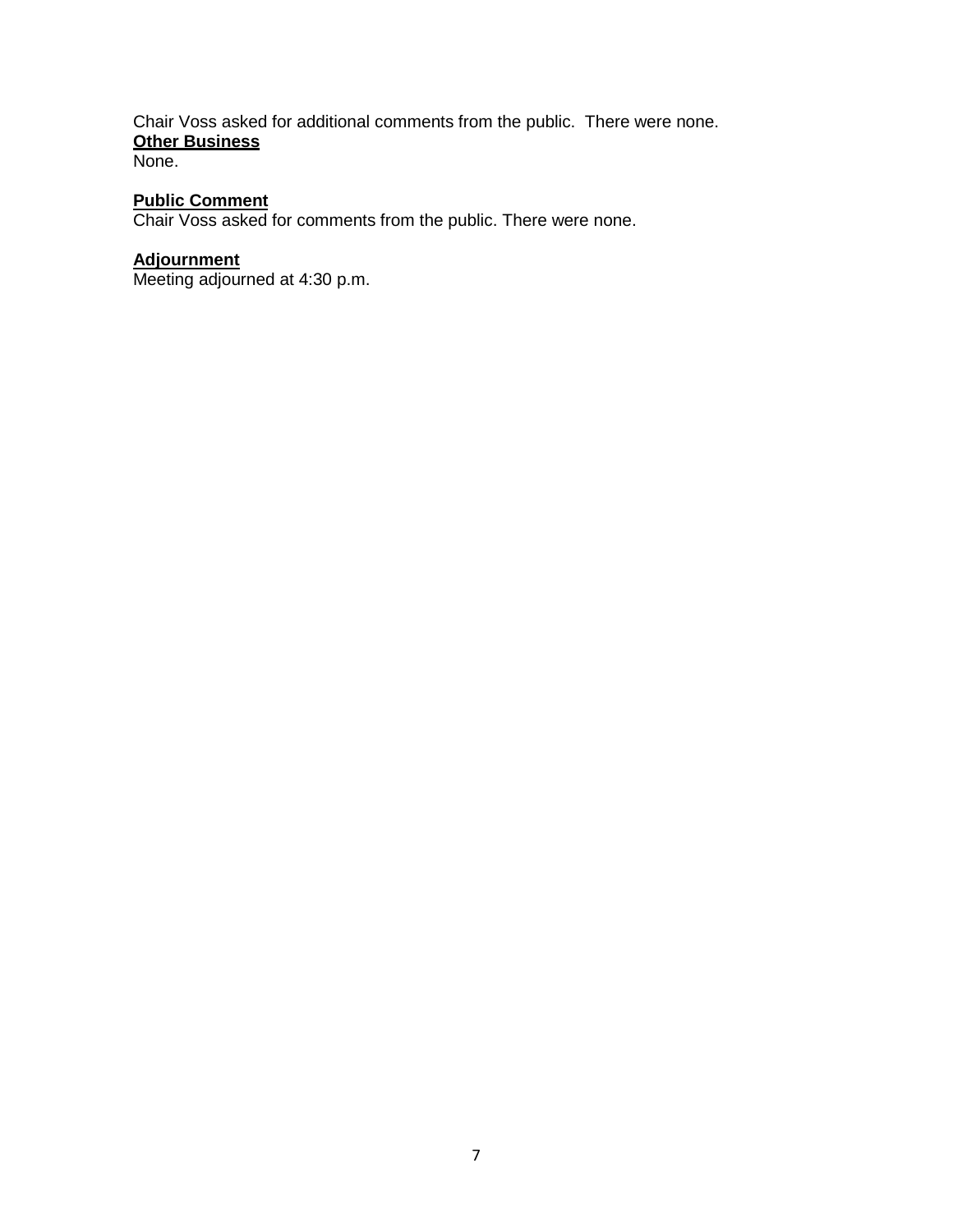April 16, 2019 9:00 a.m.

\_\_\_\_\_\_\_\_\_\_\_\_\_\_\_\_\_\_\_\_\_\_\_\_\_\_\_\_\_\_\_\_\_\_\_\_\_\_\_\_\_\_\_\_\_\_\_\_\_\_\_\_\_\_\_\_\_\_\_\_\_\_\_\_\_\_\_\_\_\_

**DigAlert** 1379 Pico St. Suite 101 Corona, CA 92881

## **MEETING MINUTES**

| <b>MEMBERS PRESENT:</b>      | Carl Voss, Chair<br>Jessica Arden, Vice Chair<br>Randy Charland<br><b>Bill Johns</b><br>Marshall Johnson<br>Amparo Munoz                                                                                                                                                                                                                                                                                                                                                          |
|------------------------------|-----------------------------------------------------------------------------------------------------------------------------------------------------------------------------------------------------------------------------------------------------------------------------------------------------------------------------------------------------------------------------------------------------------------------------------------------------------------------------------|
| <b>BOARD MEMBERS ABSENT:</b> | Marjorie Del Toro<br>Ron Bianchini                                                                                                                                                                                                                                                                                                                                                                                                                                                |
| <b>STAFF:</b>                | Tony Marino, Executive Officer<br>Brittny Branaman, Policy and Budget Manager<br>Jason Corsey, Chief of Investigations<br>Anna Brown, Supervising Investigator<br>Diana Lopez, Special Investigator<br>John Benane, Special Investigator<br>Mandy Liao, Special Investigator<br>Charley Park, Special Investigator<br>Kerstin Tomlinson, Education and Outreach Officer<br>Jon Goergen, Research Specialist<br>Jenni Reed, Policy Analyst<br>Misty Catano, Administrative Analyst |

#### **OPEN SESSION**

Chair Voss called the meeting to order at 9:01 a.m.

## **Agenda Item No. 6: Discussion on Area of Continual Excavation Renewal Requirement (Government Code section 4216.10(e))**

 (ACE) Renewal Requirement, providing the results of staff research into parcels of land with no subsurface installations present, a proposal for an automatic renewal ticket process, and several scenarios for the Board to review to determine which properties Research Specialist Jon Goergen presented a report on the Area of Continual Excavation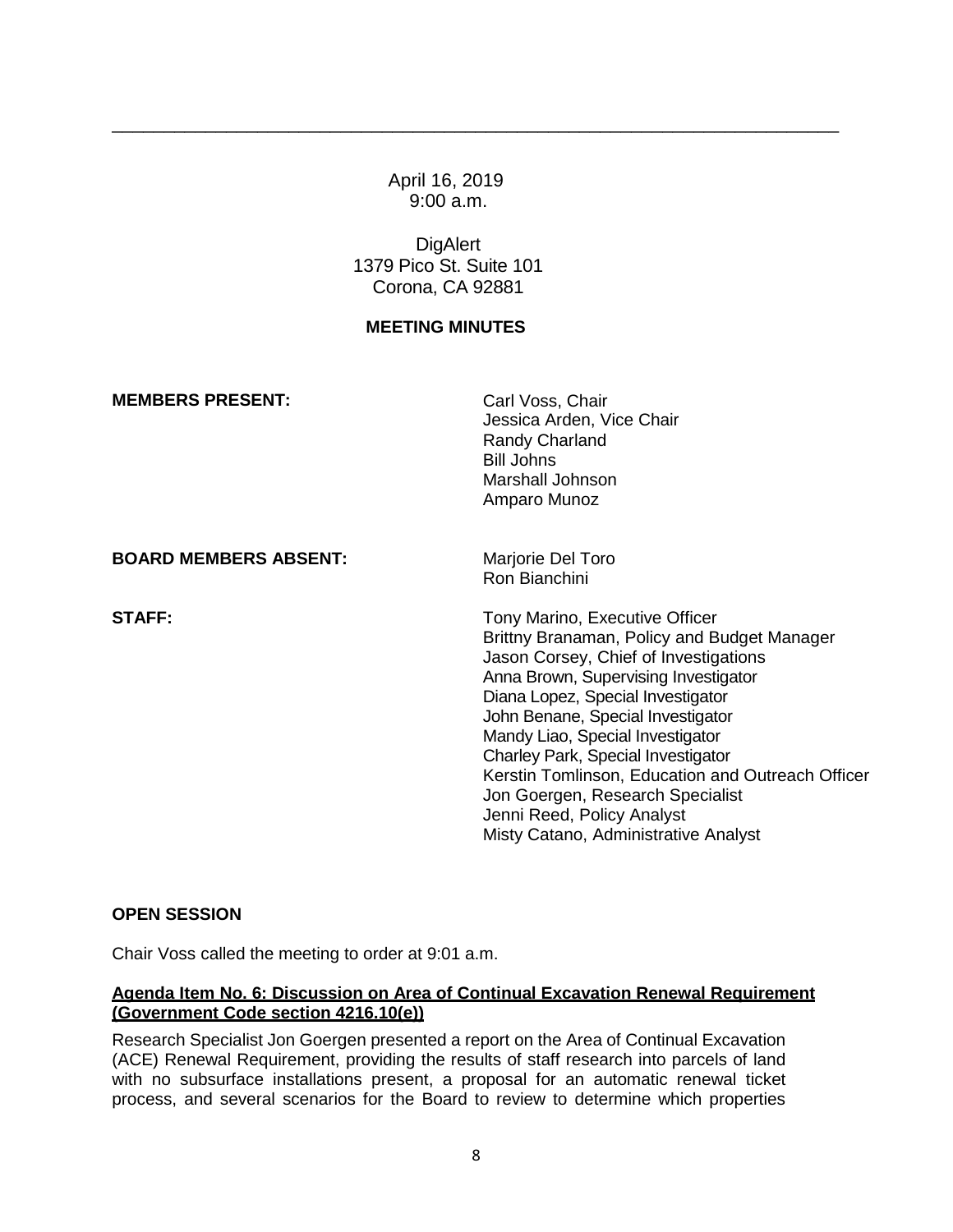would be eligible for automatic renewal.

Chair Voss asked for comments from the Board.

Member Johns discussed the importance of communication between the operators and the farmers who want to request an ACE ticket.

Member Munoz asked about the possibility of creating a registry of farm parcels that are absent of underground facilities.

 Mr. Goergen discussed the current technology that exists to identify farm parcels, the process of locating and marking, and the complications with using those systems to mine data for a Board database.

 Executive Officer Tony Marino discussed how electronic positive response would fit into the building of a database.

 Board members and staff discussed electronic positive response regarding farmland with no subsurface infrastructure, how the Board can use the information the one call centers would receive, and who would be storing the data. Members also asked about the number of Underground Service Alert (USA) tickets currently being requested by farmers.

Mr. Goergen shared his preliminary research into agriculture tickets in Kern County, and the number of parcels that are eligible for an ACE ticket.

 they haven't been required to call in a ticket until now. Mr. Voss discussed the goal of Chair Voss discussed the importance of educating the farmers about the process because eliminating parcels of land that do not have any subsurface infrastructure present.

Board members and staff discussed a photo of farmland in Bakersfield, California provided by Chair Voss to illustrate different ACE ticket renewal situations.

 Member Charland raised concern over locators being required to mark such large parcels of land.

 Member Johnson raised concern over non-high priority lines not being required to have an onsite meeting with the farmer. Mr. Johnson told the Board, the parcel would need to be marked every year.

Vice Chair Arden proposed the idea of creating a policy that allows utility owners to approve automatic ACE ticket renewals for land absent of underground facilities based on certain criteria.

 A representative from USA North 811 discussed the ACE ticket, how it differs from a regular ticket, how positive response will fit into the picture, and the challenges with map data being less accurate in rural areas compared to urban areas. He discouraged the idea of automatic ticket renewals and told the Board farmers should call once a year.

Chair Voss asked for comments from the public.

 A representative from the Public Utilities Commission (PUC) discussed the importance of everyone in the field knowing what kind of facilities they are working around to ensure they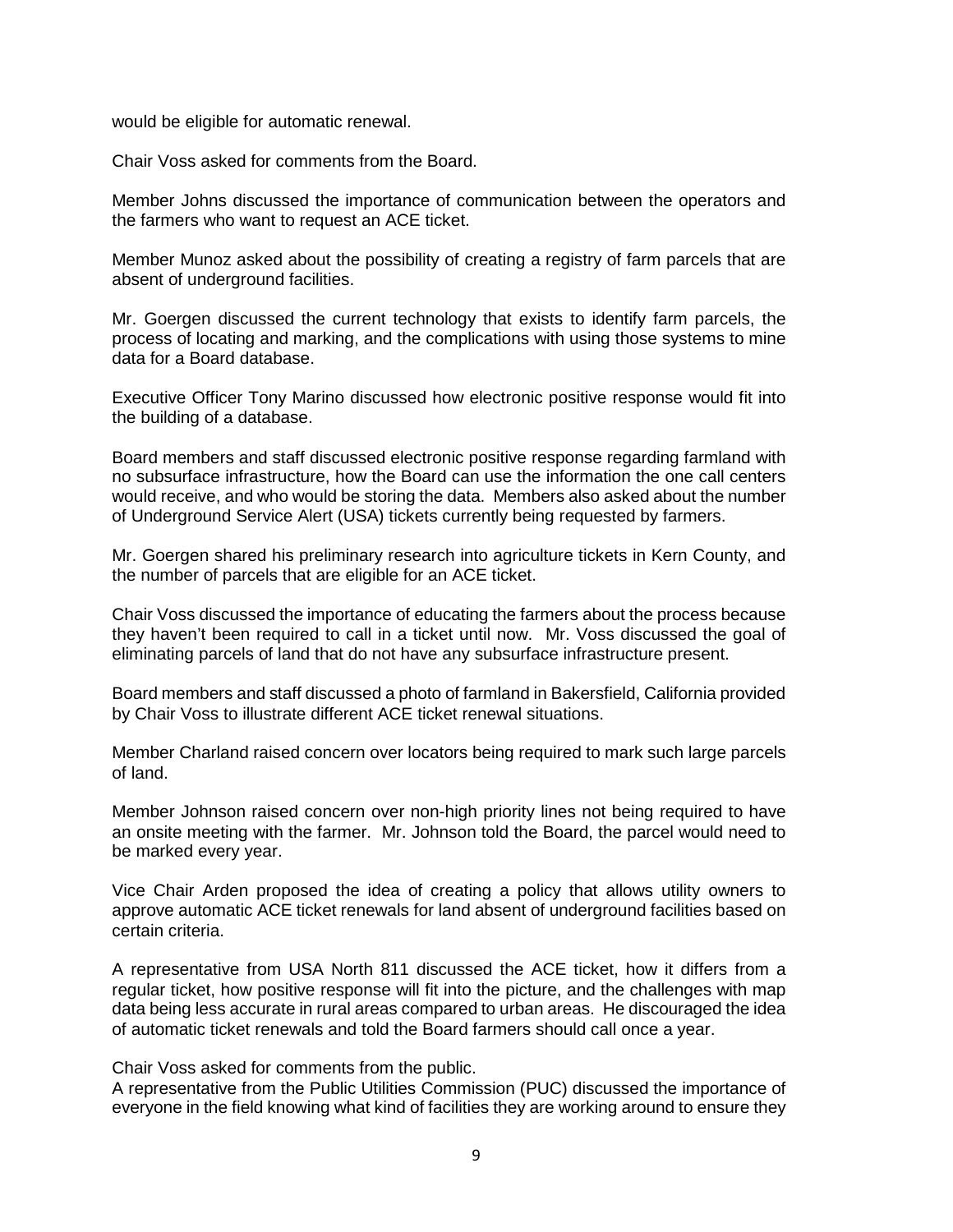work safely.

 response, and how it could make delineating the field easier for farmers. He told the Board The representative from USA North 811 discussed the concept of electronic positive about the process of electronic white lining.

The Board and stakeholders further discussed electronic positive response, who currently does it and why, who doesn't currently use electronic positive response and why, and the importance of clear delineation.

 be automated to make it easier for farmers to comply with the process. Mr. Marino asked the Board to consider how much of the ACE ticket renewal process can

Member Munoz suggested that automatic ACE ticket renewals be revisited when technology is at a place to accommodate automatic renewals.

 Member Johns voiced concern over automation and its impact on communication. He suggested a once a year conversation between the farmer and the operator.

 The representative from the PUC voiced his support for an annual conversation between the farmer and the operator.

Chair Voss asked for additional comments from the Board. There were none.

Chair Voss asked for additional comments from the public. There were none.

(Meeting recessed at 11:10 a.m. and resumed at 11:29 a.m.)

#### **Agenda Item No. 7: Discussion on Complaint Process**

 Chief of Investigations Jason Corsey presented a report about the Board's complaint process, providing background on the Board's Enforcement Philosophy (Policy B-05), and providing a complaints via the Board's website, email, or standard mail. Chief Corsey discussed how the complaints will be prioritized using the following four categories: consequence, public interest, proposal to create a complaint process that encourages complainants to submit written policy, and workload and how staff will differentiate between confidential and anonymous reporting.

Chair Voss asked for comments from the Board.

Member Johnson asked for clarification about the complaint process in relation to legal disputes.

 Executive Officer Tony Marino discussed Government Code 4216.21 which requires the complainant to wait for the results of a Board investigation and decision, or six months after the investigation begins, before they file for damages. Mr. Marino also discussed the Board's Enforcement Philosophy (Policy B-05), which staff has interpreted to mean investigators will not investigate claims that don't meet a certain threshold, and liability is not a reason the Board would investigate.

 Member Munoz discussed how the one call centers are already receiving complaints from stakeholders, and asked how those complaints are documented and managed.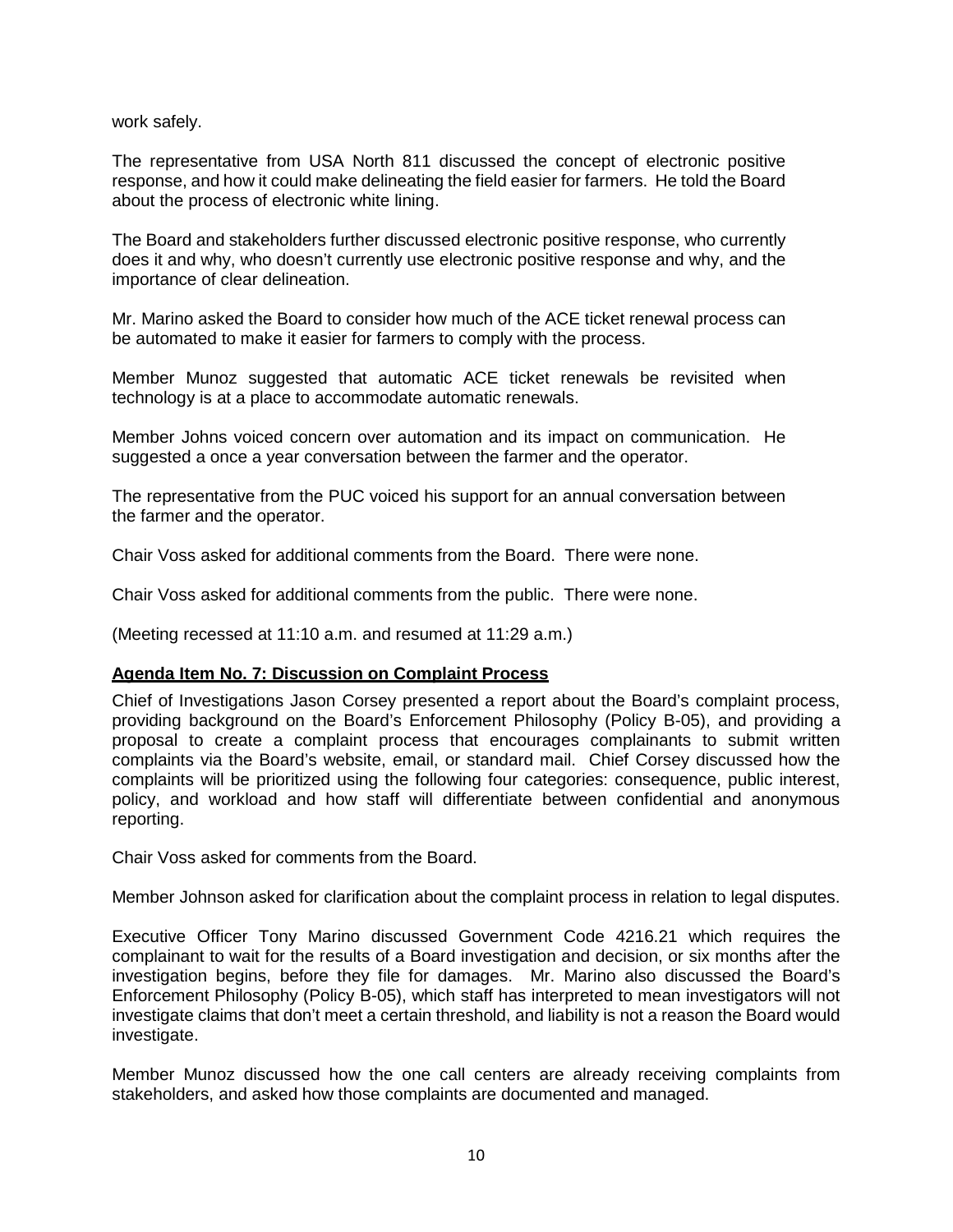A representative of DigAlert told the Board her center does not record complaints because they are not an enforcement agency. She discussed how her customer service representatives handle complaints by referring them to the Dig Safe Board.

 A representative of USA North 811 told the Board when his center receives complaints they try to put the complainant in direct contact with the subject of their complaint, so their concerns can be heard. However, he told the Board his center does not document complaints.

 Member Johns discussed the importance of keeping a record of complaints and documenting the decisions made based on those complaints.

Member Johnson asked whether the outcome of the investigation would be forwarded to the parties involved.

 Chief Corsey clarified that unless there was an enforcement action, the parties involved would not receive the details of the investigation.

Member Munoz asked Chief Corsey if his investigators would give a complainant any information that would help them stay in contact with the person they are complaining about.

Chief Corsey told the Board the Investigations Division would do what it could, short of mediating the situation, to help resolve an issue before it rose to an investigative level.

 Member Munoz asked about jurisdictional issues with OSHA for excavation, and how that would work into the Board's complaint process.

Mr. Marino told the Board staff had yet to engage with OSHA on this issue.

Chair Voss asked whether staff had defined the threshold by which a complaint will be investigated.

 Chief Corsey told the Board the threshold is still in development, but consequence and public interest will be taken into consideration.

 investigated, and how litigation will factor in. They discussed the Board's role in determining the facts of the case, and the idea of making the information public once an investigation is complete for everyone to review. Staff made it clear everything discussed was still under development. Board members and staff further discussed the potential threshold by which complaints would be

 to record any complaint calls. Member Johns asked about encouraging written complaints and whether staff had the resources

 Chief Corsey discussed the importance of encouraging written complaints, because often people abuse call-in hotlines.

Mr. Marino clarified that staff does not have the ability to record phone calls.

Chair Voss asked for comments from the public.

A PUC representative discussed protection for whistleblower complaints to the Board regarding how complaint investigations would eventually be made public.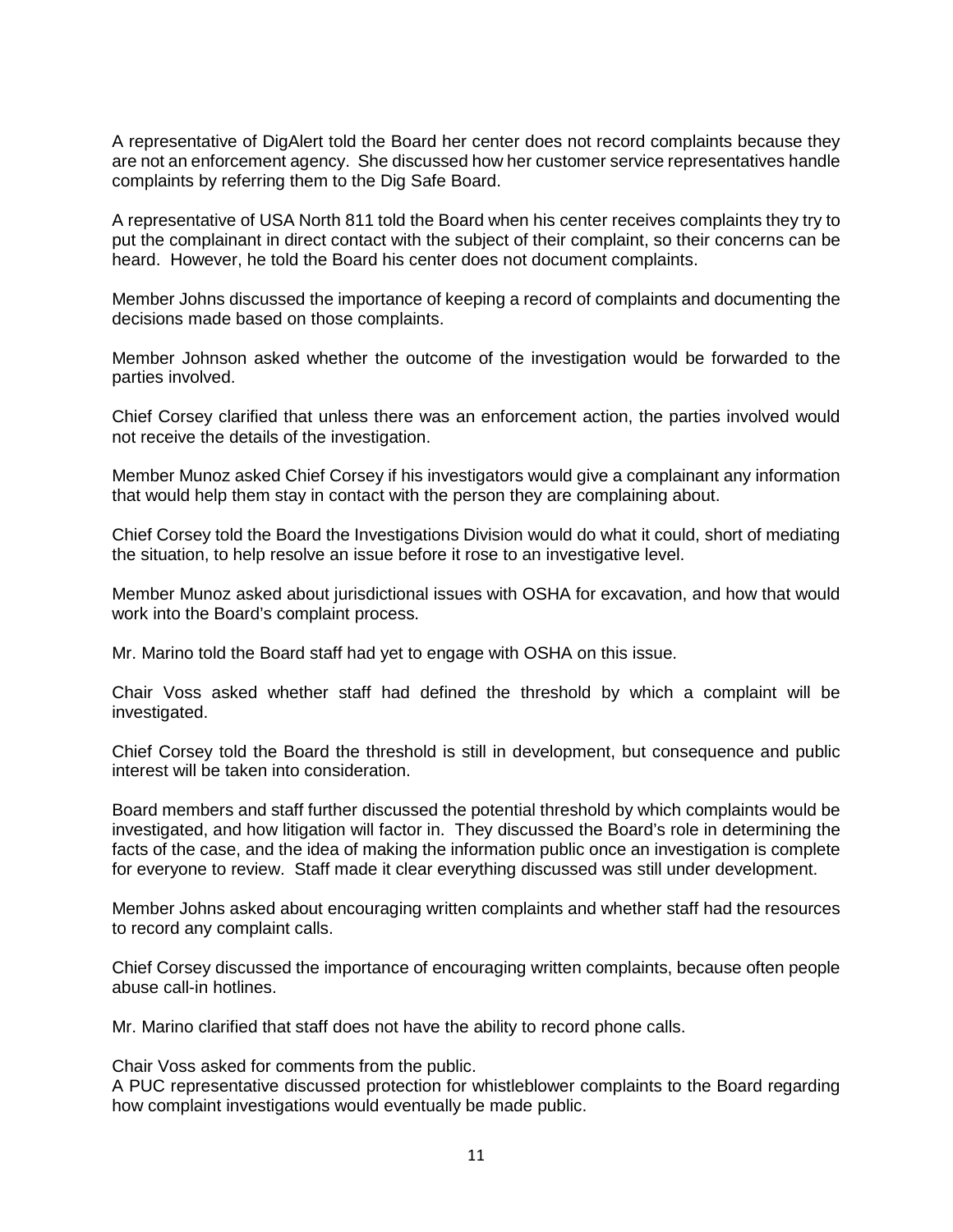receives, and the need for more research and discussion on this topic. Mr. Marino discussed the definition of whistleblowers in relation to future complaints the Board

 including how operators are looking for someone to help stop inappropriate work around high-The Board, staff and stakeholders discussed how the Board will deal with imminent hazards, priority facilities, the importance of discussing how other agencies deal with this, and the Board's ability to assert its authority in this area.

 Member Munoz asked how the Investigations Division plans to respond to homeowner-related complaints

 investigation stage by contacting them and educating them on the benefits of calling 811. Chief Corsey discussed how his investigators have handled homeowners in the preliminary

Chair Voss asked for additional comments from the Board. There were none.

Chair Voss asked for additional comments from the public. There were none.

(Meeting recessed at 12:14 p.m. and resumed at 1:31 p.m.)

#### **Agenda Item No. 8: Discussion on Pending Legislation**

 Executive Officer Tony Marino presented a report on pending legislation at the State Capitol, providing background on three measures proposed in the Legislature that are related to the Board's jurisdiction: AB 754, AB 1166, and SB 70.

Chair Voss suggested suggesting discussing one bill at a time.

 Mr. Marino discussed AB 754 in more detail, including background on how the bill would require the state's Department of Technology to provide access to GIS services to the state's one call centers to improve the centers' accuracy. He asked the representative from USA North 811 to discuss the non-profit's position on the bill.

 The USA North 811 representative discussed his center's position and the importance of receiving centers to do their jobs more effectively by granting them access to more detailed mapping. The more proactive data from the State. He told the Board the information would allow the one call representative told the Board, California is behind other states in this area.

 A representative for DigAlert discussed the mapping system for the one call centers and how they are so far behind in terms of the new neighborhoods being developed and the infrastructure being installed in those neighborhoods. He told the Board the one call centers may not see those new neighborhoods on their maps until two or three years after the neighborhood was developed. The representative told the Board this bill would help create a better source for base mapping, and will aid in reducing damages.

Chair Voss asked for comments from the Board.

Member Munoz discussed the importance of updating base maps, and voiced concern over how current technology isn't able to do that.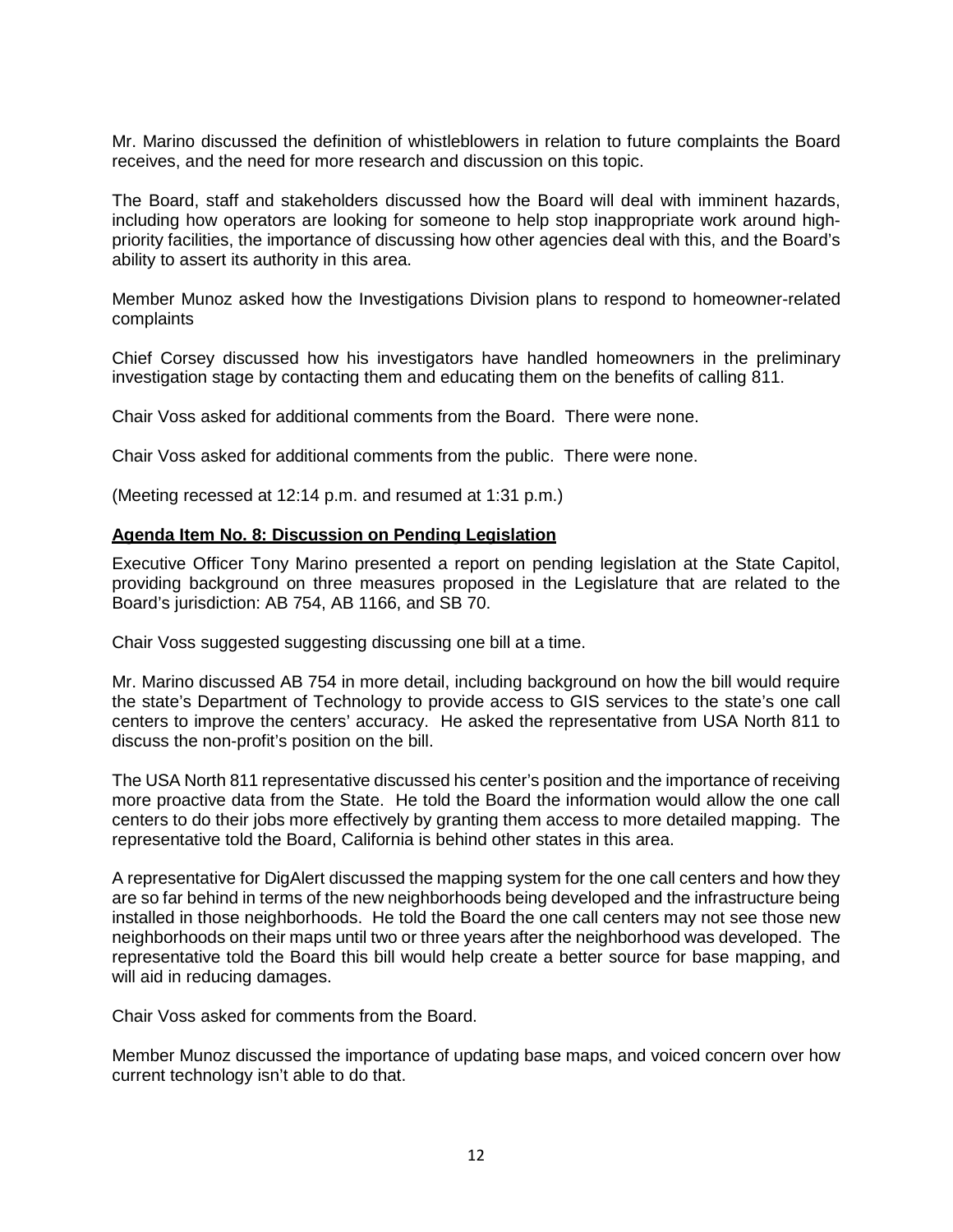Chair Voss asked staff to present the next measure, AB 1166.

 Mr. Marino discussed AB 1166 in more detail, and provided background on how the bill would require operators to use electronic positive response. Mr. Marino gave a brief history on the genesis of the bill, which was rooted in PUC penalty proceedings against PG&E for locate and mark issues.

 Chair Voss asked for clarification about the difference between electronic positive response and enhanced positive response.

 meaning operators respond to excavators through the one call centers, and the information is documented digitally on the ticket. While enhanced positive response follows the same practice, The Board and staff discussed the difference between the two, with electronic positive response it goes one step further to include detailed photos of markings, structures, and maps.

The representative from USA North 811 clarified that enhanced positive response has not been defined, but the idea is to allow both excavators and operates to share information, photos, and maps on the ticket.

 practice per the latest version of the Common Ground Alliance's (CGA) handbook. Board members, staff and stakeholders discussed how electronic positive response is a best

 Vice Chair Arden voiced her support for electronic positive response and asked for more information about how other states have made it mandatory.

 Board members and staff discussed the date for when operators would be required to use electronic positive response, and whether the Board should make a recommendation to the Legislature about the date. They also discussed the Board taking control of the process for determining the date and rules surrounding electronic positive response.

(Meeting recessed for break at 3:07 p.m. and resumed at 3:23 p.m.)

Chair Voss asked staff to present the final measure, SB 70.

 trenching in Paradise during the rebuilding process, following the Camp Fire. Mr. Marino the Mr. Marino discussed SB 70 in more detail, providing background on how the bill would direct the CPUC to require undergrounding of electricity in certain situations particularly in the replacement of infrastructure in high fire hazard zones. He discussed the author's intent to allow for joint Board, staff is considering joint trenching and whether that makes sense for wildfire recovery.

Member Johns discussed his experience with joint trenching, the safety issues that exist, and how pre-planning can circumvent some of those issues.

Member Charland discussed how joint trenching is a benefit for locators and contract locators, but warned about the safety risks involved.

 Vice Chair Arden expressed her support for joint trenching, and discussed the need to be thoughtful when abandoning lines as joint trenching is installed.

Chair Voss asked for additional comments from the Board. There were none.